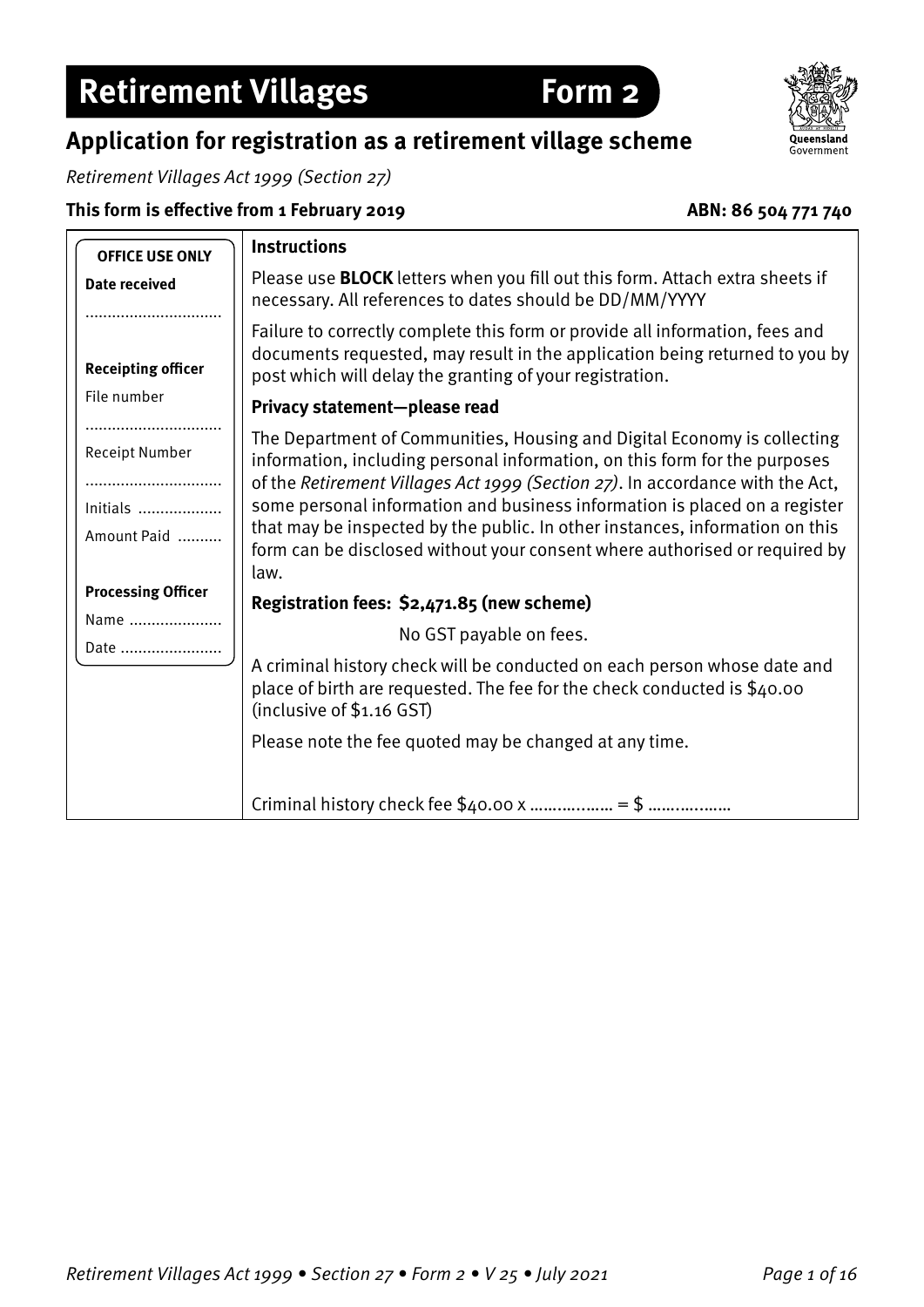| Part 1 - Village scheme details                                                                           |                                                                                                       |
|-----------------------------------------------------------------------------------------------------------|-------------------------------------------------------------------------------------------------------|
| Village name and<br>address                                                                               |                                                                                                       |
| Please provide details<br>of the village name and<br>its full address.                                    |                                                                                                       |
|                                                                                                           |                                                                                                       |
|                                                                                                           |                                                                                                       |
| <b>Real property</b><br>description of                                                                    |                                                                                                       |
| village land                                                                                              |                                                                                                       |
| Please provide details                                                                                    |                                                                                                       |
| of all retirement village<br>land and attach copies                                                       |                                                                                                       |
| of the current title<br>search issued by the                                                              |                                                                                                       |
| <b>Department of Natural</b><br>Resources, Mines and                                                      |                                                                                                       |
| Energy.                                                                                                   |                                                                                                       |
|                                                                                                           |                                                                                                       |
|                                                                                                           |                                                                                                       |
|                                                                                                           |                                                                                                       |
| <b>Registered owners</b><br>of village land                                                               | <b>Owner 1 details</b>                                                                                |
| Please provide full                                                                                       | Preferred title $\bigcirc$ Mr $\bigcirc$ Mrs $\bigcirc$ Ms $\bigcirc$ Miss $\bigcirc$ Other (specify) |
| names of all owners of                                                                                    |                                                                                                       |
| the village land.<br>Please attach sheet                                                                  |                                                                                                       |
| if additional space is                                                                                    | <b>Owner 2 details</b>                                                                                |
| required.                                                                                                 | Preferred title $\bigcap$ Mr $\bigcap$ Mrs $\bigcap$ Ms $\bigcap$ Miss $\bigcap$ Other (specify)      |
|                                                                                                           | First name                                                                                            |
|                                                                                                           |                                                                                                       |
|                                                                                                           | Owner 3 details                                                                                       |
|                                                                                                           | Preferred title $\bigcirc$ Mr $\bigcirc$ Mrs $\bigcirc$ Ms $\bigcirc$ Miss $\bigcirc$ Other (specify) |
|                                                                                                           |                                                                                                       |
|                                                                                                           |                                                                                                       |
| <b>Corporation details</b>                                                                                |                                                                                                       |
| In the case of a<br>corporation please                                                                    |                                                                                                       |
| provide its ACN and<br>registered office, as                                                              | Australian Company Number (ACN)                                                                       |
| well as the full name                                                                                     |                                                                                                       |
| and address of each<br>executive officer.                                                                 |                                                                                                       |
| If there is more than one                                                                                 | Post Code                                                                                             |
| executive officer, please<br>attach an additional<br>sheet with the details of<br>all executive officers. |                                                                                                       |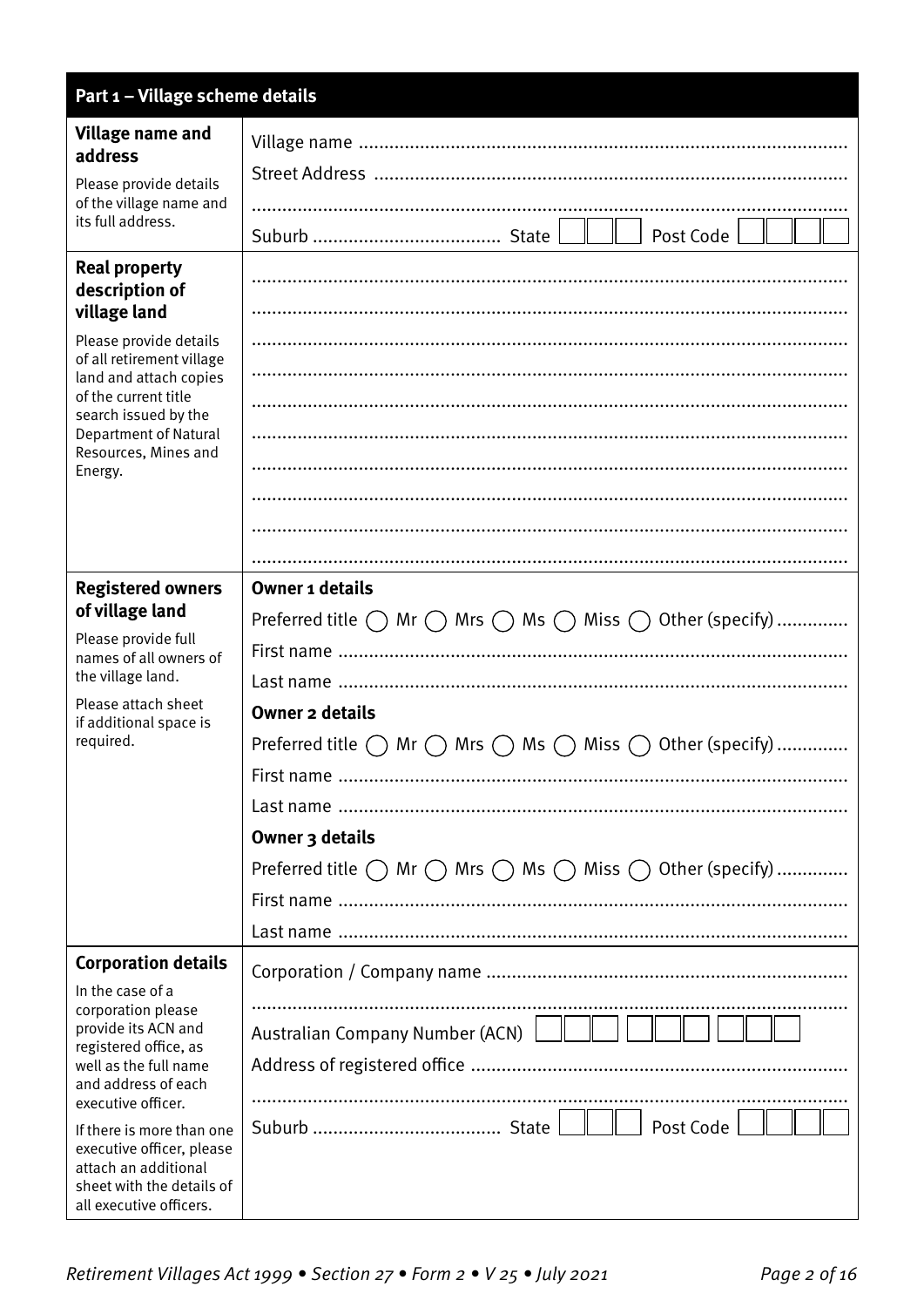| <b>Executive officer</b><br>details                                                                                                                  | You should complete a copy of this section for each Executive officer of the<br>applicant corporation, Make as many copies of this page as required. |
|------------------------------------------------------------------------------------------------------------------------------------------------------|------------------------------------------------------------------------------------------------------------------------------------------------------|
| 'Executive officer' of<br>a corporation means<br>any person who is                                                                                   | Preferred title $\bigcirc$ Mr $\bigcirc$ Mrs $\bigcirc$ Ms $\bigcirc$ Miss $\bigcirc$ Other (specify)                                                |
|                                                                                                                                                      |                                                                                                                                                      |
| concerned, or takes part<br>in, the management                                                                                                       |                                                                                                                                                      |
| of the corporation<br>(including a director or                                                                                                       |                                                                                                                                                      |
| company secretary).                                                                                                                                  |                                                                                                                                                      |
|                                                                                                                                                      |                                                                                                                                                      |
| <b>Encumbrances over</b><br>village land                                                                                                             |                                                                                                                                                      |
| Please provide details                                                                                                                               |                                                                                                                                                      |
| of all encumbrances                                                                                                                                  |                                                                                                                                                      |
| and easements over<br>the village land e.g.                                                                                                          |                                                                                                                                                      |
| mortgages.                                                                                                                                           |                                                                                                                                                      |
| This includes registered<br>and unregistered                                                                                                         |                                                                                                                                                      |
| interests or<br>encumbrances affecting                                                                                                               |                                                                                                                                                      |
| the land.                                                                                                                                            |                                                                                                                                                      |
|                                                                                                                                                      |                                                                                                                                                      |
|                                                                                                                                                      |                                                                                                                                                      |
| <b>Access to land not</b><br>part of retirement                                                                                                      |                                                                                                                                                      |
| village land                                                                                                                                         |                                                                                                                                                      |
| Please provide the real<br>property description                                                                                                      |                                                                                                                                                      |
| of any land over which                                                                                                                               |                                                                                                                                                      |
| residents have a right<br>of access, which is not<br>part of the village land,<br>and details of the right<br>of access granted to the<br>residents. |                                                                                                                                                      |
|                                                                                                                                                      |                                                                                                                                                      |
|                                                                                                                                                      |                                                                                                                                                      |
|                                                                                                                                                      |                                                                                                                                                      |
|                                                                                                                                                      |                                                                                                                                                      |
|                                                                                                                                                      |                                                                                                                                                      |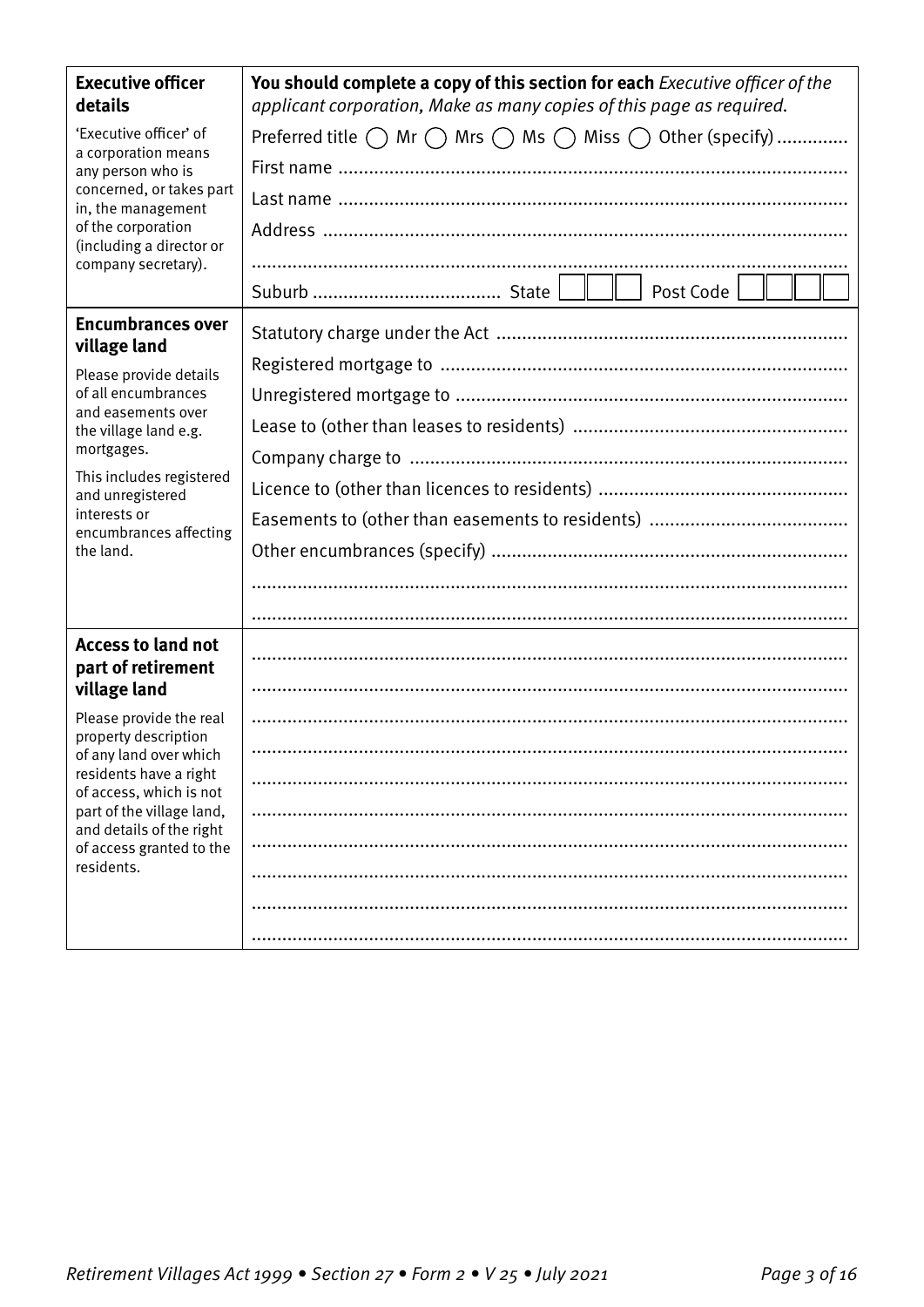| <b>Ownership and</b><br>management                                                                                                                                      |  |
|-------------------------------------------------------------------------------------------------------------------------------------------------------------------------|--|
| Please provide details<br>and a copy of any lease,<br>headlease or sublease<br>arrangements with<br>regard to ownership<br>and management of the<br>retirement village. |  |
|                                                                                                                                                                         |  |
|                                                                                                                                                                         |  |
|                                                                                                                                                                         |  |
|                                                                                                                                                                         |  |
|                                                                                                                                                                         |  |
|                                                                                                                                                                         |  |
|                                                                                                                                                                         |  |
|                                                                                                                                                                         |  |
| <b>Development</b><br>approval                                                                                                                                          |  |
| Please provide details                                                                                                                                                  |  |
| about development<br>approval for the                                                                                                                                   |  |
| planning and                                                                                                                                                            |  |
| construction of the<br>retirement village.                                                                                                                              |  |
|                                                                                                                                                                         |  |
|                                                                                                                                                                         |  |
|                                                                                                                                                                         |  |
|                                                                                                                                                                         |  |
|                                                                                                                                                                         |  |
| <b>Floor plans and</b><br>map                                                                                                                                           |  |
| Please provide details                                                                                                                                                  |  |
| and a copy of floor<br>plans and map of the                                                                                                                             |  |
| retirement village<br>and any proposed<br>development.                                                                                                                  |  |
|                                                                                                                                                                         |  |
|                                                                                                                                                                         |  |
|                                                                                                                                                                         |  |
|                                                                                                                                                                         |  |
|                                                                                                                                                                         |  |
|                                                                                                                                                                         |  |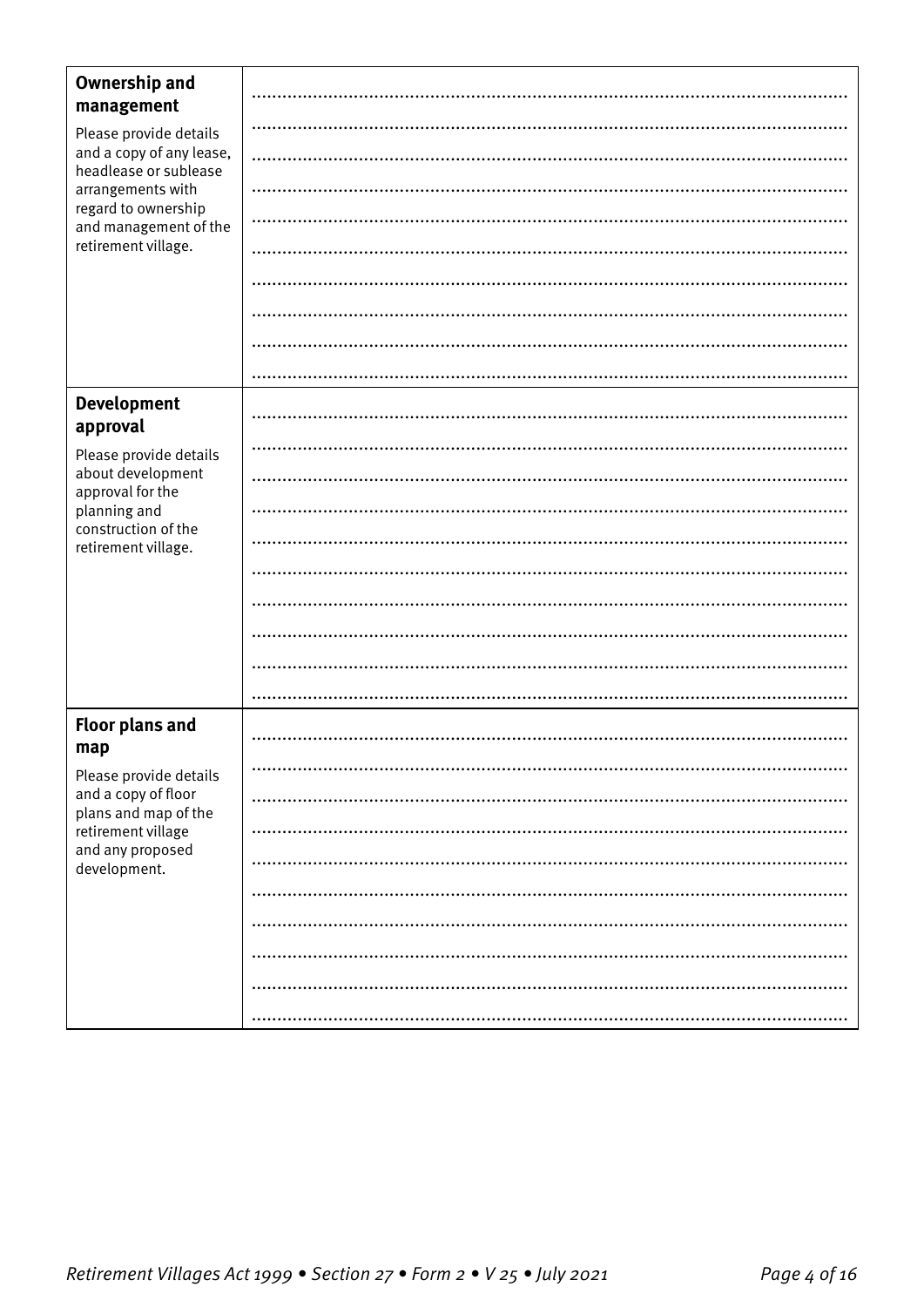| <b>Available</b><br>accommodation                                                                                            | <b>Accommodation Unit</b>                                                                              | <b>Freehold</b> |  | <b>Licence</b> | <b>Other</b> [name] |  |
|------------------------------------------------------------------------------------------------------------------------------|--------------------------------------------------------------------------------------------------------|-----------------|--|----------------|---------------------|--|
| Please provide details<br>about the type,<br>number, and tenure of<br>accommodation that<br>will be available in             | Independent living<br>units                                                                            |                 |  |                |                     |  |
|                                                                                                                              | Serviced units                                                                                         |                 |  |                |                     |  |
| the village when the<br>scheme is registered.                                                                                | Other [specify]                                                                                        |                 |  |                |                     |  |
|                                                                                                                              |                                                                                                        |                 |  |                |                     |  |
|                                                                                                                              | Total number of units                                                                                  |                 |  |                |                     |  |
|                                                                                                                              | [Note: Specify the number for each type of accommodation unit:<br>3 independent living freehold units] |                 |  |                |                     |  |
| Available village<br>facilities                                                                                              |                                                                                                        |                 |  |                |                     |  |
| Please provide details<br>about the facilities                                                                               |                                                                                                        |                 |  |                |                     |  |
| available in the village                                                                                                     |                                                                                                        |                 |  |                |                     |  |
| when the scheme is<br>registered.                                                                                            |                                                                                                        |                 |  |                |                     |  |
|                                                                                                                              |                                                                                                        |                 |  |                |                     |  |
|                                                                                                                              |                                                                                                        |                 |  |                |                     |  |
|                                                                                                                              |                                                                                                        |                 |  |                |                     |  |
|                                                                                                                              |                                                                                                        |                 |  |                |                     |  |
|                                                                                                                              |                                                                                                        |                 |  |                |                     |  |
|                                                                                                                              |                                                                                                        |                 |  |                |                     |  |
| <b>Future</b><br>accommodation                                                                                               | <b>Accommodation Unit</b>                                                                              | Freehold        |  | <b>Licence</b> | <b>Other</b> [name] |  |
| Please provide details                                                                                                       |                                                                                                        |                 |  |                |                     |  |
| about the type,<br>number and tenure                                                                                         | Independent living<br>units                                                                            |                 |  |                |                     |  |
| of accommodation<br>intended to be made<br>available in the village                                                          | Serviced units                                                                                         |                 |  |                |                     |  |
| after registration of<br>the scheme and the                                                                                  | Other [specify]                                                                                        |                 |  |                |                     |  |
| contingency for the<br>provision of such                                                                                     |                                                                                                        |                 |  |                |                     |  |
| accommodation.                                                                                                               | Total number of units                                                                                  |                 |  |                |                     |  |
| Contingencies may refer<br>to sales activity, finance<br>availability, market<br>conditions or other<br>relevant conditions. | [Note: Specify the number for each type of accommodation unit:<br>3 independent living freehold units] |                 |  |                |                     |  |
|                                                                                                                              |                                                                                                        |                 |  |                |                     |  |
|                                                                                                                              |                                                                                                        |                 |  |                |                     |  |
|                                                                                                                              |                                                                                                        |                 |  |                |                     |  |
|                                                                                                                              |                                                                                                        |                 |  |                |                     |  |
|                                                                                                                              |                                                                                                        |                 |  |                |                     |  |
|                                                                                                                              |                                                                                                        |                 |  |                |                     |  |

Retirement Villages Act 1999 • Section 27 • Form 2 • V 25 • July 2021 Page 5 of 16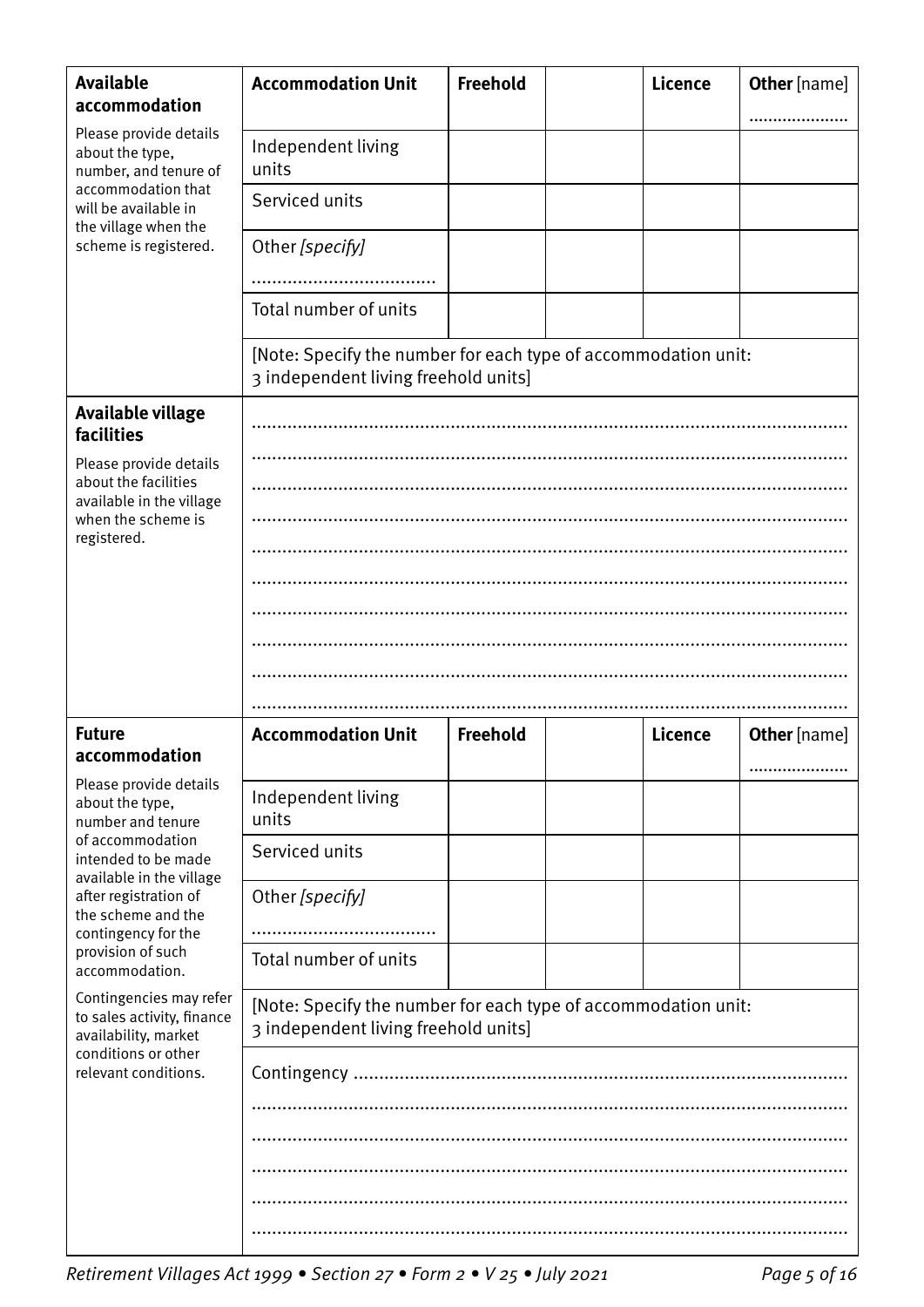| <b>Future village</b><br>facilities                   |  |
|-------------------------------------------------------|--|
| Please provide details                                |  |
| about the facilities<br>proposed to be made           |  |
| available in the village<br>after registration of     |  |
| the scheme and the                                    |  |
| contingency for the<br>provision of such              |  |
| facilities.                                           |  |
| Contingencies may refer<br>to sales activity, finance |  |
| availability, market                                  |  |
| conditions or other<br>relevant conditions.           |  |
| <b>Personal services</b>                              |  |
| Please provide details                                |  |
| about the personal<br>or care services and            |  |
| associated charges                                    |  |
| to be supplied or<br>made available by the            |  |
| scheme operator or                                    |  |
| an associated entity<br>in conjunction with           |  |
| the resident's right to<br>reside.                    |  |
| Please provide a copy                                 |  |
| of:                                                   |  |
| any contract or<br>$\bullet$<br>service agreement     |  |
| (however described)                                   |  |
| with a resident for<br>the provision of               |  |
| personal or care<br>services                          |  |
| any contract<br>$\bullet$                             |  |
| between the scheme<br>operator and a                  |  |
| provider of personal<br>or care services.             |  |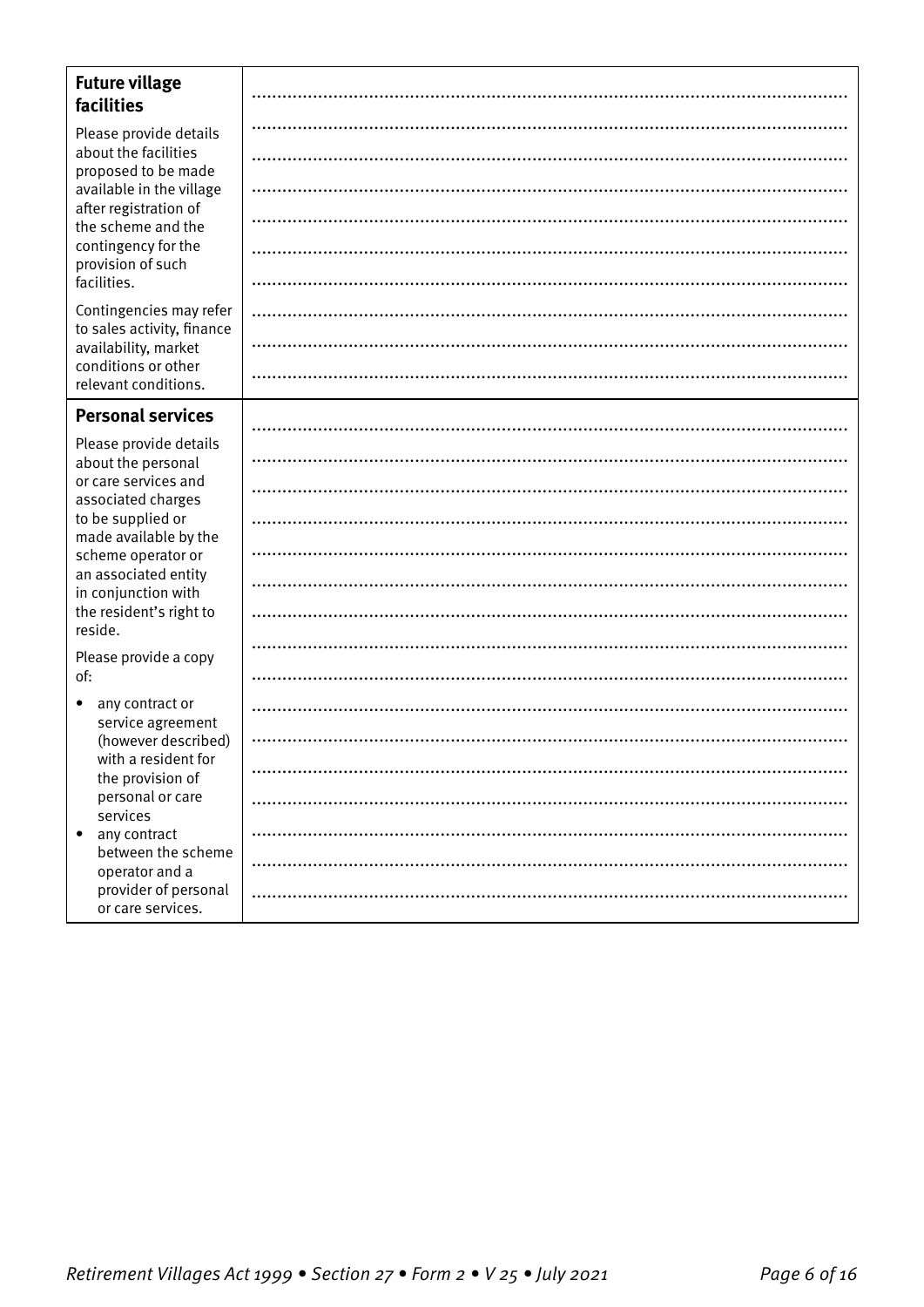| Other uses of<br>retirement village                                |  |
|--------------------------------------------------------------------|--|
| land                                                               |  |
| Please provide<br>details, including any<br>commercial arrangement |  |
|                                                                    |  |
| or transaction, about<br>other purposes that                       |  |
| the retirement village<br>land will be used for                    |  |
| (e.g. aged care facility,                                          |  |
| business or shops<br>such as hairdresser,                          |  |
| coffee shop/restaurant,<br>medical centre).                        |  |
| Examples of a                                                      |  |
| commercial arrangement<br>or transaction include,                  |  |
| a lease, mortgage, rent                                            |  |
| holiday, taking out or<br>settling a loan, entering                |  |
| into an insurance<br>contract.                                     |  |
| <b>Restrictions on use</b>                                         |  |
| of village land                                                    |  |
| Please provide details<br>of restrictions on the                   |  |
| use of the village                                                 |  |
| facilities or the village                                          |  |
| land by residents                                                  |  |
|                                                                    |  |
|                                                                    |  |
|                                                                    |  |
|                                                                    |  |
|                                                                    |  |
| Non-exclusive use<br>of village facilities                         |  |
| Please provide details                                             |  |
| of facilities that will not<br>be for the exclusive use            |  |
| or enjoyment of village<br>residents.                              |  |
|                                                                    |  |
|                                                                    |  |
|                                                                    |  |
|                                                                    |  |
|                                                                    |  |
|                                                                    |  |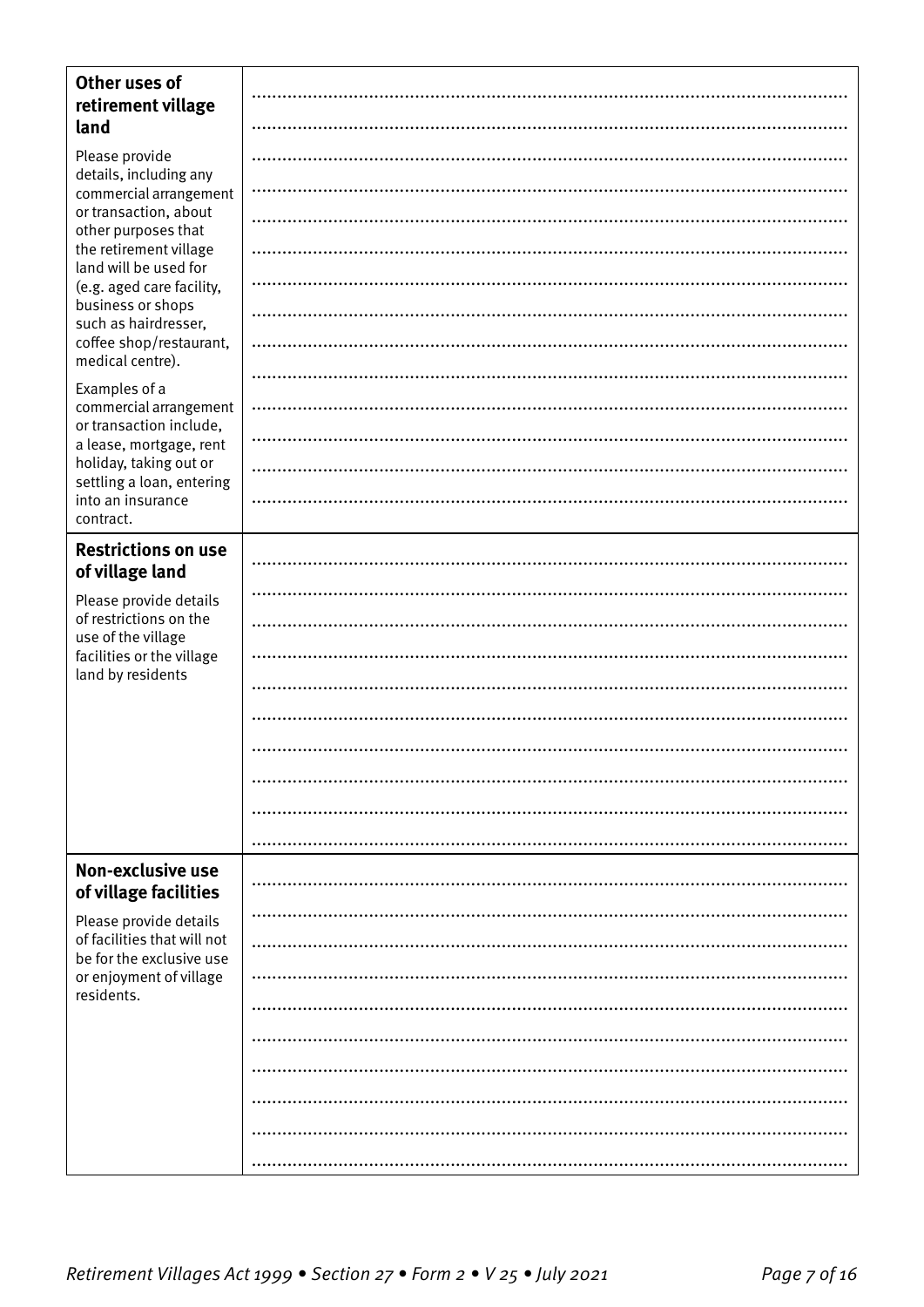| <b>Building</b><br><b>Management</b>                 |  |
|------------------------------------------------------|--|
| <b>Statements</b>                                    |  |
| Please provide details<br>and a copy of any          |  |
| <b>Building Management</b>                           |  |
| Statement/s for the<br>retirement village.           |  |
|                                                      |  |
|                                                      |  |
|                                                      |  |
|                                                      |  |
|                                                      |  |
| <b>Details about</b><br>terms of residence           |  |
| contract and                                         |  |
| village comparison<br>document                       |  |
|                                                      |  |
| Please provide<br>$\bullet$<br>an overview of        |  |
| the contractual<br>relationships,                    |  |
| including:<br>a copy of all<br>$\bullet$             |  |
| residence                                            |  |
| contracts and lease<br>documents                     |  |
| a copy of any<br>$\bullet$<br>ancillary contracts or |  |
| service agreements<br>including for                  |  |
| provision of                                         |  |
| personal or care<br>services by the                  |  |
| scheme operator or<br>an associated entity           |  |
| a copy of the<br>$\bullet$                           |  |
| application to reside<br>the village<br>$\bullet$    |  |
| comparison<br>document for the                       |  |
| scheme.                                              |  |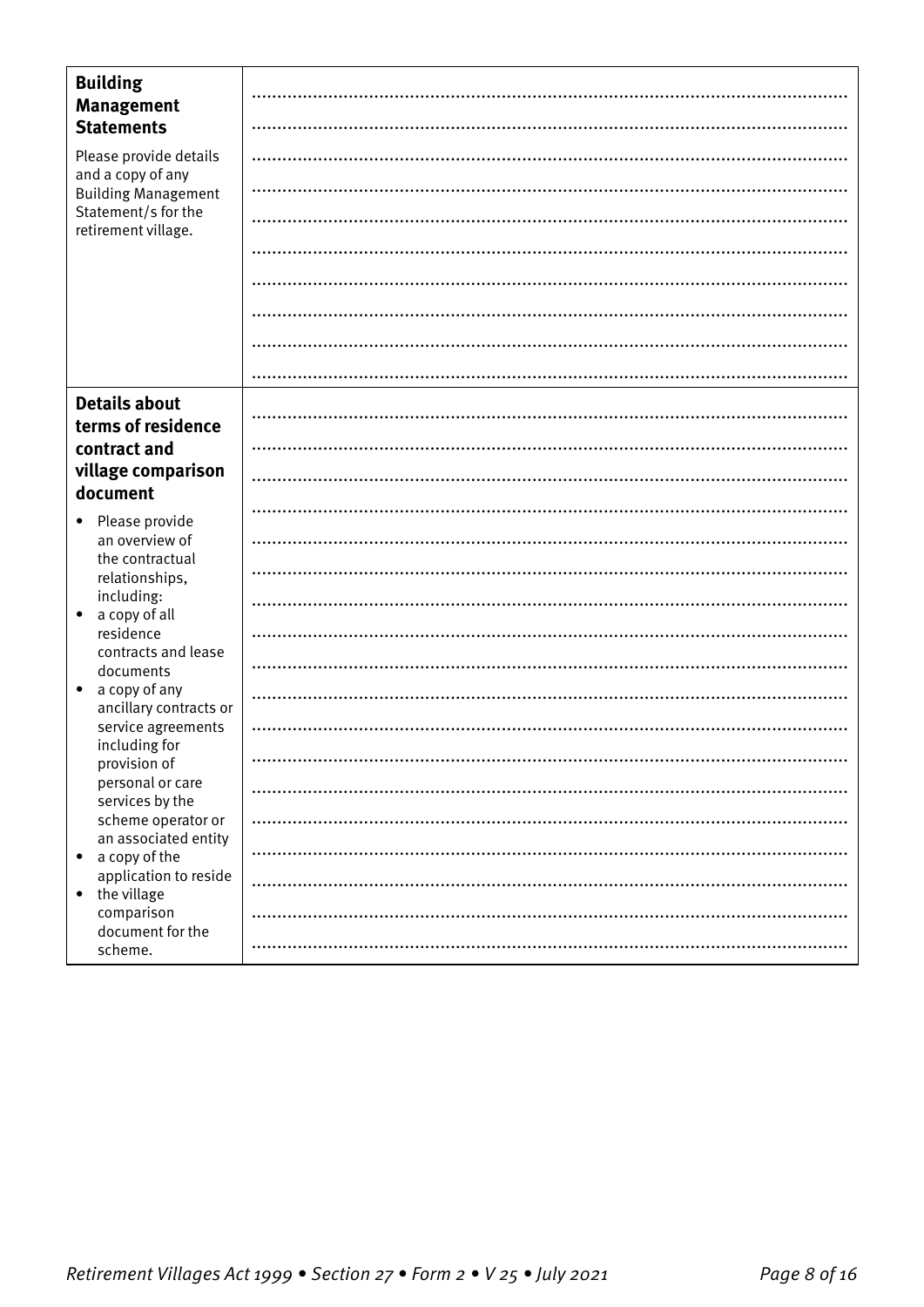| <b>Insurance of village</b>                             |  |
|---------------------------------------------------------|--|
| Please provide details                                  |  |
| about the insurance of                                  |  |
| the village as required<br>under Section 110 of the     |  |
| Act.                                                    |  |
|                                                         |  |
|                                                         |  |
|                                                         |  |
|                                                         |  |
|                                                         |  |
|                                                         |  |
| <b>Financial budgets</b><br>and charges                 |  |
| Please provide details                                  |  |
| about the financial<br>budgets and charges for          |  |
| the village, including:                                 |  |
| a copy of the first<br>$\bullet$                        |  |
| capital replacement<br>fund budget                      |  |
| a copy of the first<br>$\bullet$<br>maintenance reserve |  |
| fund budget<br>a copy of the first<br>$\bullet$         |  |
| general services                                        |  |
| charges budget<br>details of how the<br>$\bullet$       |  |
| general services                                        |  |
| charge and<br>maintenance reserve                       |  |
| fund contribution<br>are calculated                     |  |
| details of the<br>$\bullet$<br>scheme's quantity        |  |
| surveyor and a                                          |  |
| copy of the quantity<br>surveyor report                 |  |
| details of any fees<br>$\bullet$                        |  |
| and charges that<br>the resident may                    |  |
| be required to                                          |  |
| pay that are not<br>included in the                     |  |
| village comparison                                      |  |
| document for the<br>scheme.                             |  |
|                                                         |  |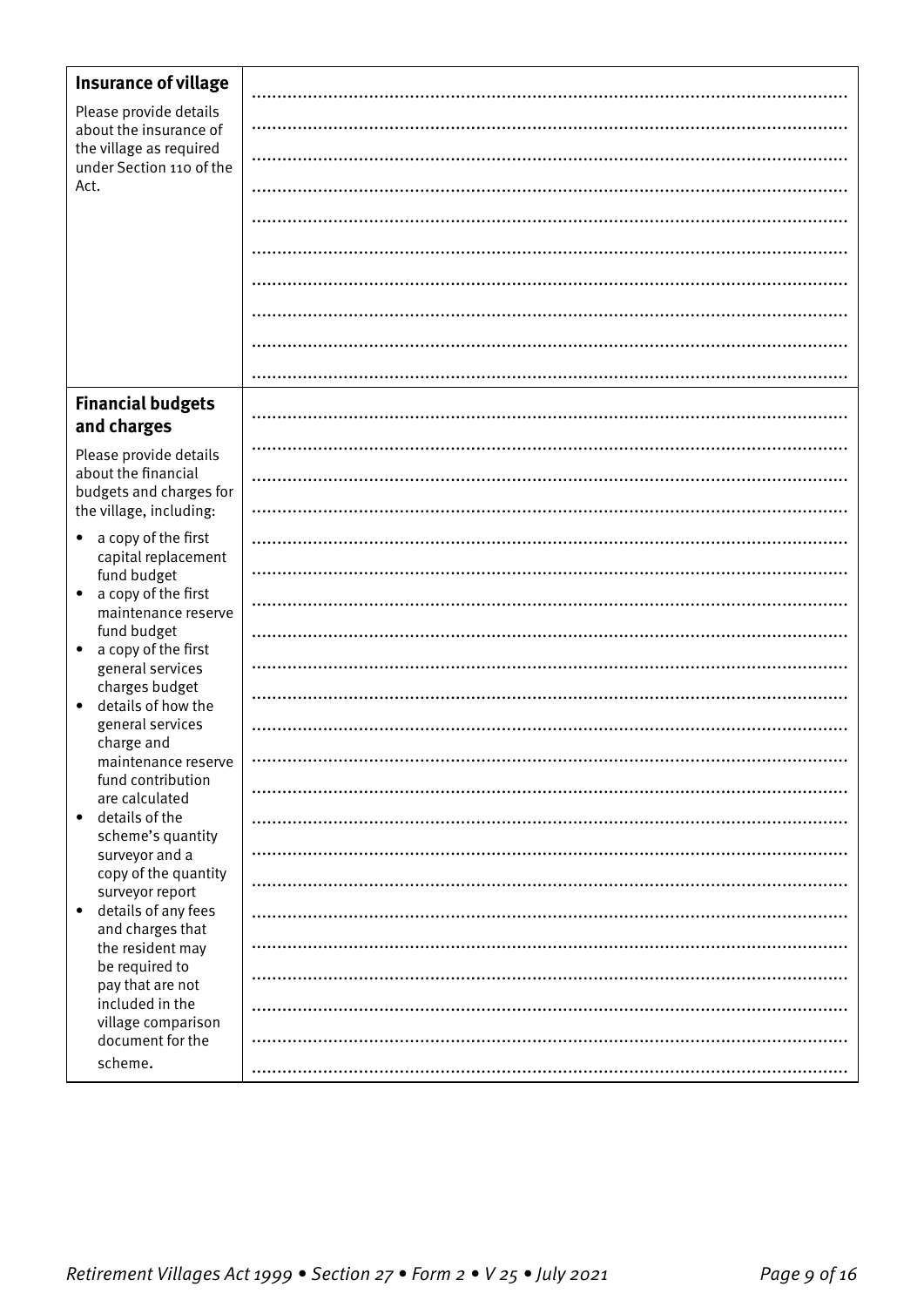| <b>Address for</b><br>inspection of<br>village accounts<br>and records                                                         |                                                                                                                                                                                                                                            |
|--------------------------------------------------------------------------------------------------------------------------------|--------------------------------------------------------------------------------------------------------------------------------------------------------------------------------------------------------------------------------------------|
| Please provide details<br>of the address where<br>the books of account<br>and village records are<br>available for inspection. |                                                                                                                                                                                                                                            |
| Part 2 - Scheme operator's details                                                                                             |                                                                                                                                                                                                                                            |
| <b>Scheme operator</b>                                                                                                         | <b>Individual</b>                                                                                                                                                                                                                          |
| Please provide full<br>details about the<br>scheme operator.                                                                   | *If you are lodging this application in person, please provide an original<br>of your birth certificate/extract, passport, driver's licence or citizenship<br>certificate which will be copied and certified by the officer accepting your |
| In the case of a natural<br>person, the full name,<br>residential address as                                                   | application. If you are lodging this application by mail, please send a<br>photocopy certified as being a true copy.                                                                                                                       |
| well as the date and<br>place of birth.                                                                                        | Preferred title $\bigcirc$ Mr $\bigcirc$ Mrs $\bigcirc$ Ms $\bigcirc$ Miss $\bigcirc$ Other (specify)                                                                                                                                      |
| In the case of a                                                                                                               |                                                                                                                                                                                                                                            |
| corporation, its ACN, its<br>registered office, the full                                                                       |                                                                                                                                                                                                                                            |
| name and address of<br>its executive officers, as                                                                              |                                                                                                                                                                                                                                            |
| well as their respective                                                                                                       |                                                                                                                                                                                                                                            |
| date and place of birth<br>are required.                                                                                       |                                                                                                                                                                                                                                            |
| If there is more than one<br>executive officer, please                                                                         |                                                                                                                                                                                                                                            |
| attach an additional                                                                                                           |                                                                                                                                                                                                                                            |
| sheet with the details of<br>all executive officers.                                                                           | DD / MM / YYYY                                                                                                                                                                                                                             |
| *Documentation can                                                                                                             | Corporation                                                                                                                                                                                                                                |
| be certified by a<br>Justice of the Peace,                                                                                     |                                                                                                                                                                                                                                            |
| Commissioner<br>for Declarations,                                                                                              |                                                                                                                                                                                                                                            |
| barrister/solicitor or<br>notary public.                                                                                       | Australian Company Number (ACN)                                                                                                                                                                                                            |
|                                                                                                                                |                                                                                                                                                                                                                                            |
|                                                                                                                                |                                                                                                                                                                                                                                            |
|                                                                                                                                | Post Code                                                                                                                                                                                                                                  |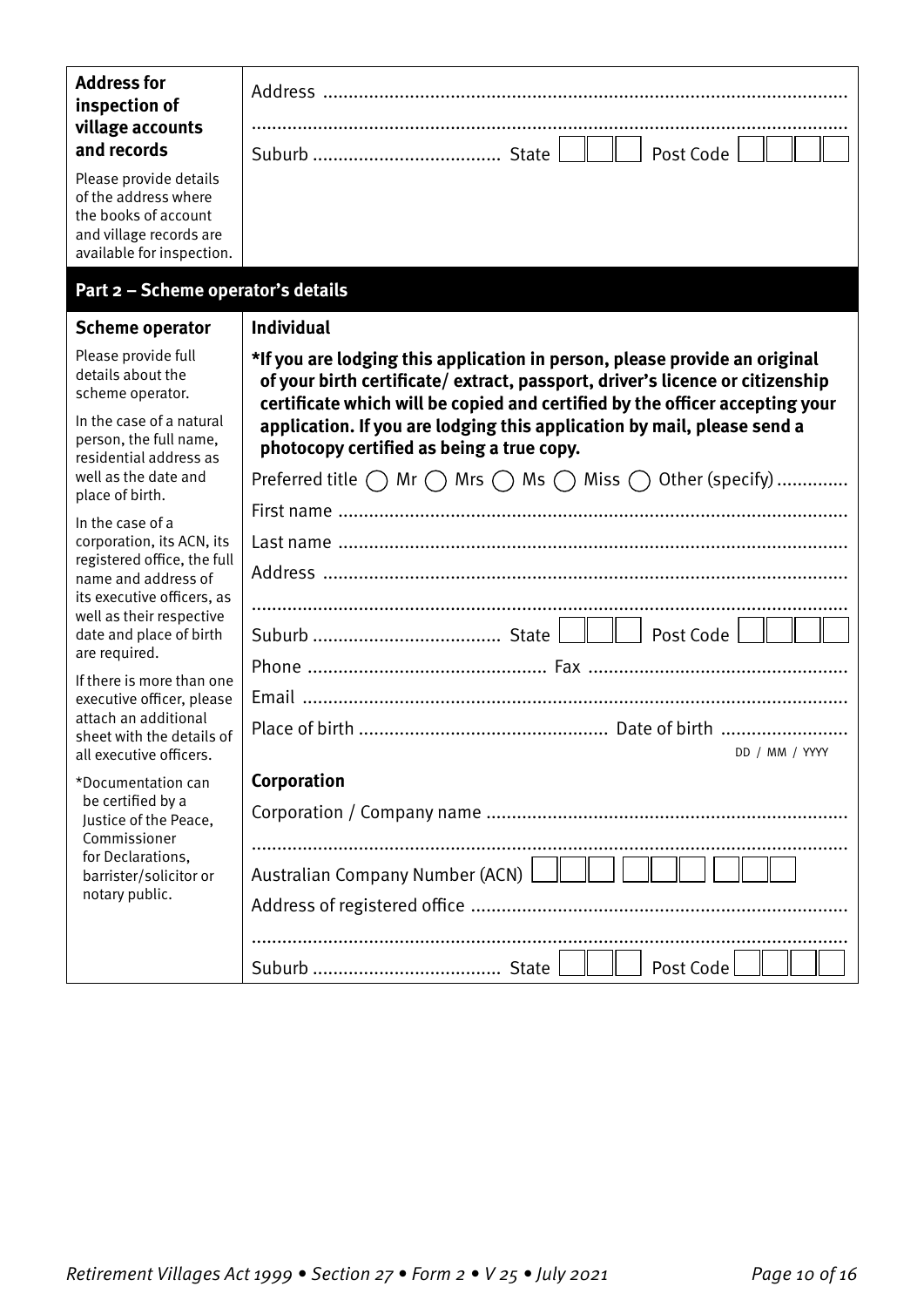| <b>Executive officer</b><br>details                                                                                                                                                           | You should complete a copy of this section for each Executive officer of the<br>applicant corporation. Make as many copies of this page as required.                                                                                                                                                                  |
|-----------------------------------------------------------------------------------------------------------------------------------------------------------------------------------------------|-----------------------------------------------------------------------------------------------------------------------------------------------------------------------------------------------------------------------------------------------------------------------------------------------------------------------|
| 'Executive officer' of<br>a corporation means<br>any person who is<br>concerned, or takes part<br>in, the management<br>of the corporation<br>(including a director or<br>company secretary). | *Please provide an original of your birth certificate/extract, a passport,<br>driver's licence or citizenship certificate which will be copied and<br>certified by the officer accepting your application. If you are lodging this<br>application by mail, please send a photocopy certified as being a true<br>copy. |
|                                                                                                                                                                                               | Preferred title $\bigcap$ Mr $\bigcap$ Mrs $\bigcap$ Ms $\bigcap$ Miss $\bigcap$ Other (specify)                                                                                                                                                                                                                      |
| *Documentation can<br>be certified by a<br>Justice of the Peace,<br>Commissioner<br>for Declarations,<br>barrister/ solicitor or<br>notary public.                                            |                                                                                                                                                                                                                                                                                                                       |
|                                                                                                                                                                                               |                                                                                                                                                                                                                                                                                                                       |
|                                                                                                                                                                                               |                                                                                                                                                                                                                                                                                                                       |
|                                                                                                                                                                                               | Post Code                                                                                                                                                                                                                                                                                                             |
|                                                                                                                                                                                               |                                                                                                                                                                                                                                                                                                                       |
|                                                                                                                                                                                               | DD / MM / YYYY                                                                                                                                                                                                                                                                                                        |
| <b>Address for service</b>                                                                                                                                                                    | <b>Street address</b>                                                                                                                                                                                                                                                                                                 |
| of documents<br>on the scheme<br>operator                                                                                                                                                     |                                                                                                                                                                                                                                                                                                                       |
|                                                                                                                                                                                               | Post Code                                                                                                                                                                                                                                                                                                             |
| Please provide the full                                                                                                                                                                       | <b>Postal address</b>                                                                                                                                                                                                                                                                                                 |
| address (both physical<br>and postal address) for<br>service of notices and<br>documents.                                                                                                     |                                                                                                                                                                                                                                                                                                                       |
|                                                                                                                                                                                               | Post Code                                                                                                                                                                                                                                                                                                             |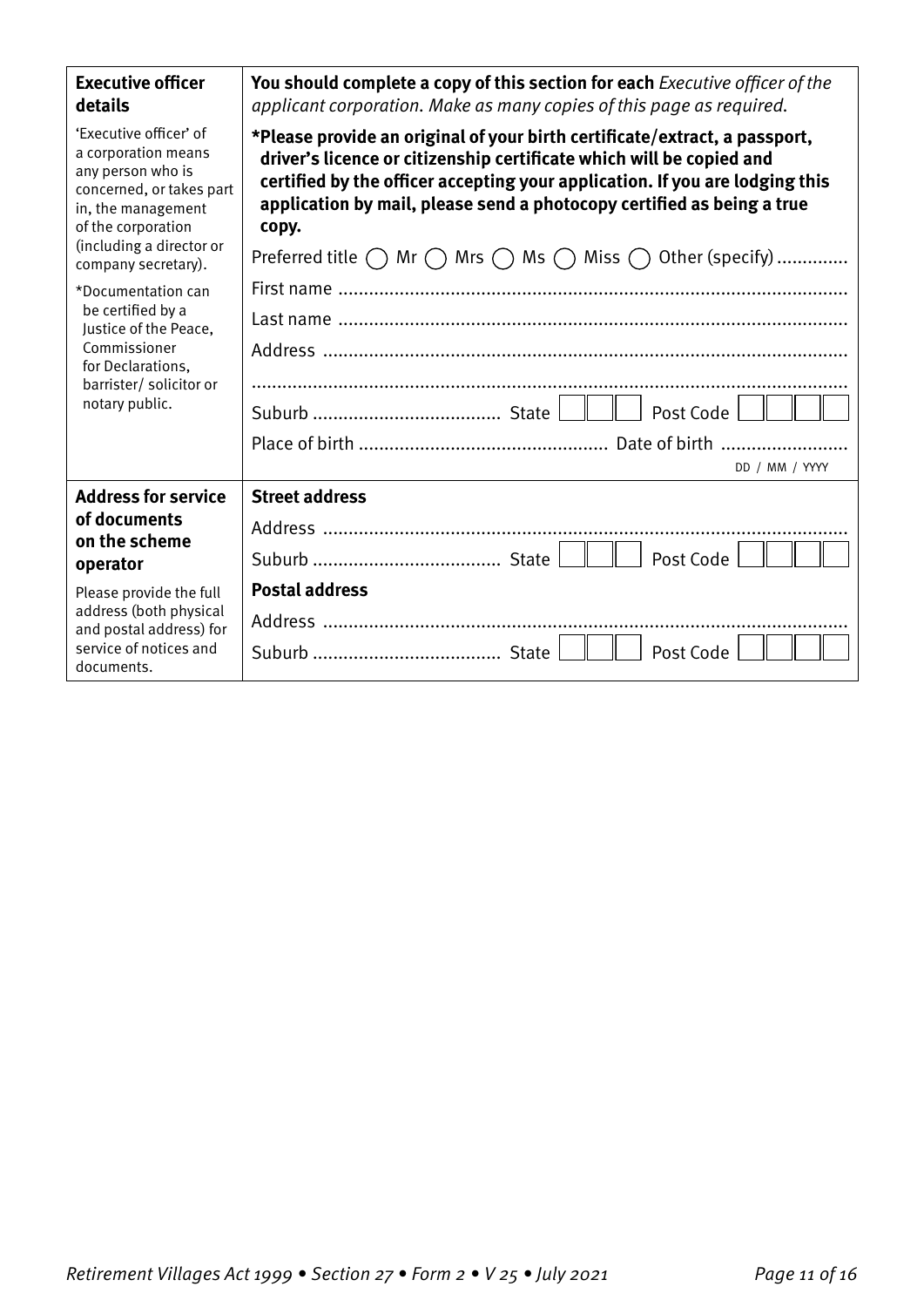| Part 3 - Village management details                                                                                                                                    |                                                                                                                                                                                                                                                                                                                       |  |
|------------------------------------------------------------------------------------------------------------------------------------------------------------------------|-----------------------------------------------------------------------------------------------------------------------------------------------------------------------------------------------------------------------------------------------------------------------------------------------------------------------|--|
| Village manager                                                                                                                                                        | <b>Individual</b>                                                                                                                                                                                                                                                                                                     |  |
| Please provide full<br>details about the village<br>manager.                                                                                                           | *If you are lodging this application in person, please provide an original<br>of your birth certificate/extract, passport, driver's licence or citizenship<br>certificate which will be copied and certified by the officer accepting your                                                                            |  |
| In the case of a natural<br>person, the full name,<br>residential address as<br>well as the date and<br>place of birth.                                                | application. If you are lodging this application by mail, please send a<br>photocopy certified as being a true copy.                                                                                                                                                                                                  |  |
|                                                                                                                                                                        | Preferred title $\bigcirc$ Mr $\bigcirc$ Mrs $\bigcirc$ Ms $\bigcirc$ Miss $\bigcirc$ Other (specify)                                                                                                                                                                                                                 |  |
| In the case of a                                                                                                                                                       |                                                                                                                                                                                                                                                                                                                       |  |
| corporation, its ACN, its<br>registered office, the full<br>name and address of<br>its executive officers, as                                                          |                                                                                                                                                                                                                                                                                                                       |  |
|                                                                                                                                                                        |                                                                                                                                                                                                                                                                                                                       |  |
| well as their respective<br>date and place of birth                                                                                                                    |                                                                                                                                                                                                                                                                                                                       |  |
| are required.                                                                                                                                                          |                                                                                                                                                                                                                                                                                                                       |  |
| If there is more than one<br>executive officer, please                                                                                                                 |                                                                                                                                                                                                                                                                                                                       |  |
| attach an additional<br>sheet with the details of<br>all executive officers.                                                                                           | DD / MM / YYYY                                                                                                                                                                                                                                                                                                        |  |
| * Documentation                                                                                                                                                        | Corporation                                                                                                                                                                                                                                                                                                           |  |
| can be certified by a<br>justice of the Peace,                                                                                                                         |                                                                                                                                                                                                                                                                                                                       |  |
| Commissioner for<br>Declarations, barrister                                                                                                                            |                                                                                                                                                                                                                                                                                                                       |  |
| / solicitor or notary                                                                                                                                                  | Australian Company Number (ACN)                                                                                                                                                                                                                                                                                       |  |
| public.                                                                                                                                                                |                                                                                                                                                                                                                                                                                                                       |  |
|                                                                                                                                                                        | $\mathbf{I}$ $\mathbf{I}$                                                                                                                                                                                                                                                                                             |  |
|                                                                                                                                                                        | Post Code                                                                                                                                                                                                                                                                                                             |  |
| <b>Executive officer</b><br>details                                                                                                                                    | You should complete a copy of this section for each Executive officer of the<br>applicant corporation. Make as many copies of this page as required.                                                                                                                                                                  |  |
| 'Executive officer' of<br>a corporation means<br>any person who is<br>concerned, or takes part<br>in, the management<br>of the corporation<br>(including a director or | *Please provide an original of your birth certificate/extract, a passport,<br>driver's licence or citizenship certificate which will be copied and<br>certified by the officer accepting your application. If you are lodging this<br>application by mail, please send a photocopy certified as being a true<br>copy. |  |
| company secretary).                                                                                                                                                    | Preferred title $\bigcirc$ Mr $\bigcirc$ Mrs $\bigcirc$ Ms $\bigcirc$ Miss $\bigcirc$ Other (specify)                                                                                                                                                                                                                 |  |
| *Documentation<br>can be certified by a                                                                                                                                |                                                                                                                                                                                                                                                                                                                       |  |
| Justice of the Peace,<br>Commissioner for<br>Declarations, barrister/<br>solicitor or notary<br>public.                                                                |                                                                                                                                                                                                                                                                                                                       |  |
|                                                                                                                                                                        |                                                                                                                                                                                                                                                                                                                       |  |
|                                                                                                                                                                        |                                                                                                                                                                                                                                                                                                                       |  |
|                                                                                                                                                                        | DD / MM / YYYY                                                                                                                                                                                                                                                                                                        |  |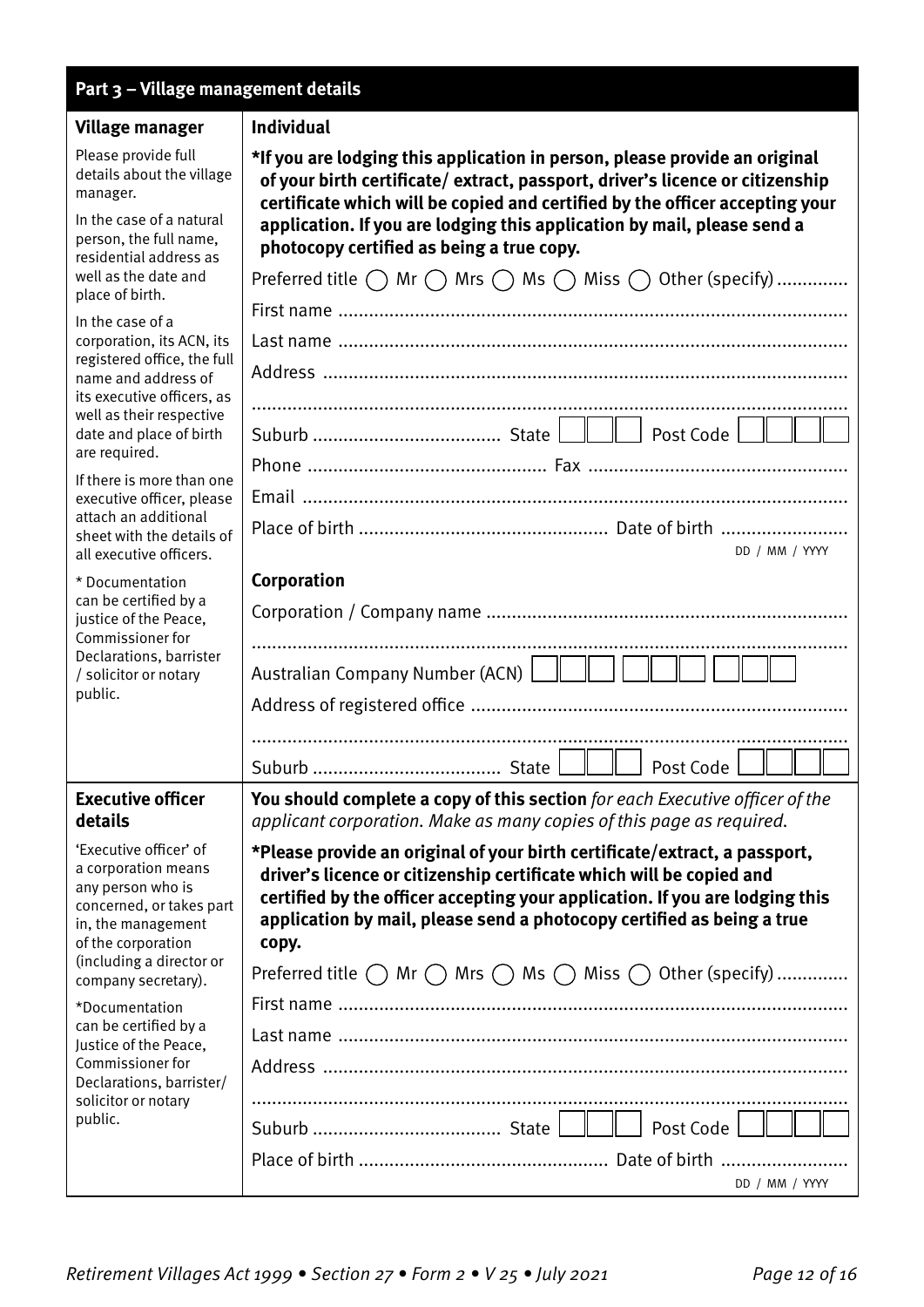| <b>Other people</b><br>involved directly<br>or indirectly in the<br>management of the<br>village                                                                                              | <b>Individual</b>                                                                                                                                                                                                                                                                                                                                                                                                              |
|-----------------------------------------------------------------------------------------------------------------------------------------------------------------------------------------------|--------------------------------------------------------------------------------------------------------------------------------------------------------------------------------------------------------------------------------------------------------------------------------------------------------------------------------------------------------------------------------------------------------------------------------|
|                                                                                                                                                                                               | *If you are lodging this application in person, please provide an original<br>of your birth certificate/extract, passport, driver's licence or citizenship<br>certificate which will be copied and certified by the officer accepting your<br>application. If you are lodging this application by mail, please send a                                                                                                          |
| Please provide full<br>details about any other                                                                                                                                                | photocopy certified as being a true copy.                                                                                                                                                                                                                                                                                                                                                                                      |
| persons directly or                                                                                                                                                                           | Preferred title $\bigcap$ Mr $\bigcap$ Mrs $\bigcap$ Ms $\bigcap$ Miss $\bigcap$ Other (specify)                                                                                                                                                                                                                                                                                                                               |
| indirectly involved in<br>the management of the                                                                                                                                               |                                                                                                                                                                                                                                                                                                                                                                                                                                |
| village. In the case of<br>a natural person, the                                                                                                                                              |                                                                                                                                                                                                                                                                                                                                                                                                                                |
| full name, residential<br>address as well as the                                                                                                                                              |                                                                                                                                                                                                                                                                                                                                                                                                                                |
| date and place of birth.                                                                                                                                                                      |                                                                                                                                                                                                                                                                                                                                                                                                                                |
| In the case of a                                                                                                                                                                              |                                                                                                                                                                                                                                                                                                                                                                                                                                |
| corporation, its ACN, its<br>registered office, the full                                                                                                                                      |                                                                                                                                                                                                                                                                                                                                                                                                                                |
| name and address of<br>its executive officers, as                                                                                                                                             |                                                                                                                                                                                                                                                                                                                                                                                                                                |
| well as their respective<br>date and place of birth                                                                                                                                           | DD / MM / YYYY                                                                                                                                                                                                                                                                                                                                                                                                                 |
| If there is more than                                                                                                                                                                         | Corporation                                                                                                                                                                                                                                                                                                                                                                                                                    |
| one executive officer,<br>please attach an extra<br>sheet with details of all<br>executive officers.                                                                                          |                                                                                                                                                                                                                                                                                                                                                                                                                                |
|                                                                                                                                                                                               | Australian Company Number (ACN) $\Box$ $\Box$ $\Box$                                                                                                                                                                                                                                                                                                                                                                           |
|                                                                                                                                                                                               |                                                                                                                                                                                                                                                                                                                                                                                                                                |
|                                                                                                                                                                                               |                                                                                                                                                                                                                                                                                                                                                                                                                                |
|                                                                                                                                                                                               | Post Code                                                                                                                                                                                                                                                                                                                                                                                                                      |
| <b>Executive officer</b><br>details                                                                                                                                                           | You should complete a copy of this section for each Executive officer of the<br>applicant corporation. Make as many copies of this page as required.                                                                                                                                                                                                                                                                           |
| 'Executive officer' of<br>a corporation means<br>any person who is<br>concerned, or takes part<br>in, the management<br>of the corporation<br>(including a director or<br>company secretary). | *Please provide an original of your birth certificate/extract, a passport,<br>driver's licence or citizenship certificate which will be copied and<br>certified by the officer accepting your application. If you are lodging this<br>application by mail, please send a photocopy certified as being a true<br>copy.<br>Preferred title $\bigcirc$ Mr $\bigcirc$ Mrs $\bigcirc$ Ms $\bigcirc$ Miss $\bigcirc$ Other (specify) |
| *Documentation can                                                                                                                                                                            |                                                                                                                                                                                                                                                                                                                                                                                                                                |
| be certified by a<br>Justice of the Peace,<br>Commissioner<br>for Declarations,<br>barrister/ solicitor or<br>notary public.                                                                  |                                                                                                                                                                                                                                                                                                                                                                                                                                |
|                                                                                                                                                                                               |                                                                                                                                                                                                                                                                                                                                                                                                                                |
|                                                                                                                                                                                               |                                                                                                                                                                                                                                                                                                                                                                                                                                |
|                                                                                                                                                                                               |                                                                                                                                                                                                                                                                                                                                                                                                                                |
|                                                                                                                                                                                               | DD / MM / YYYY                                                                                                                                                                                                                                                                                                                                                                                                                 |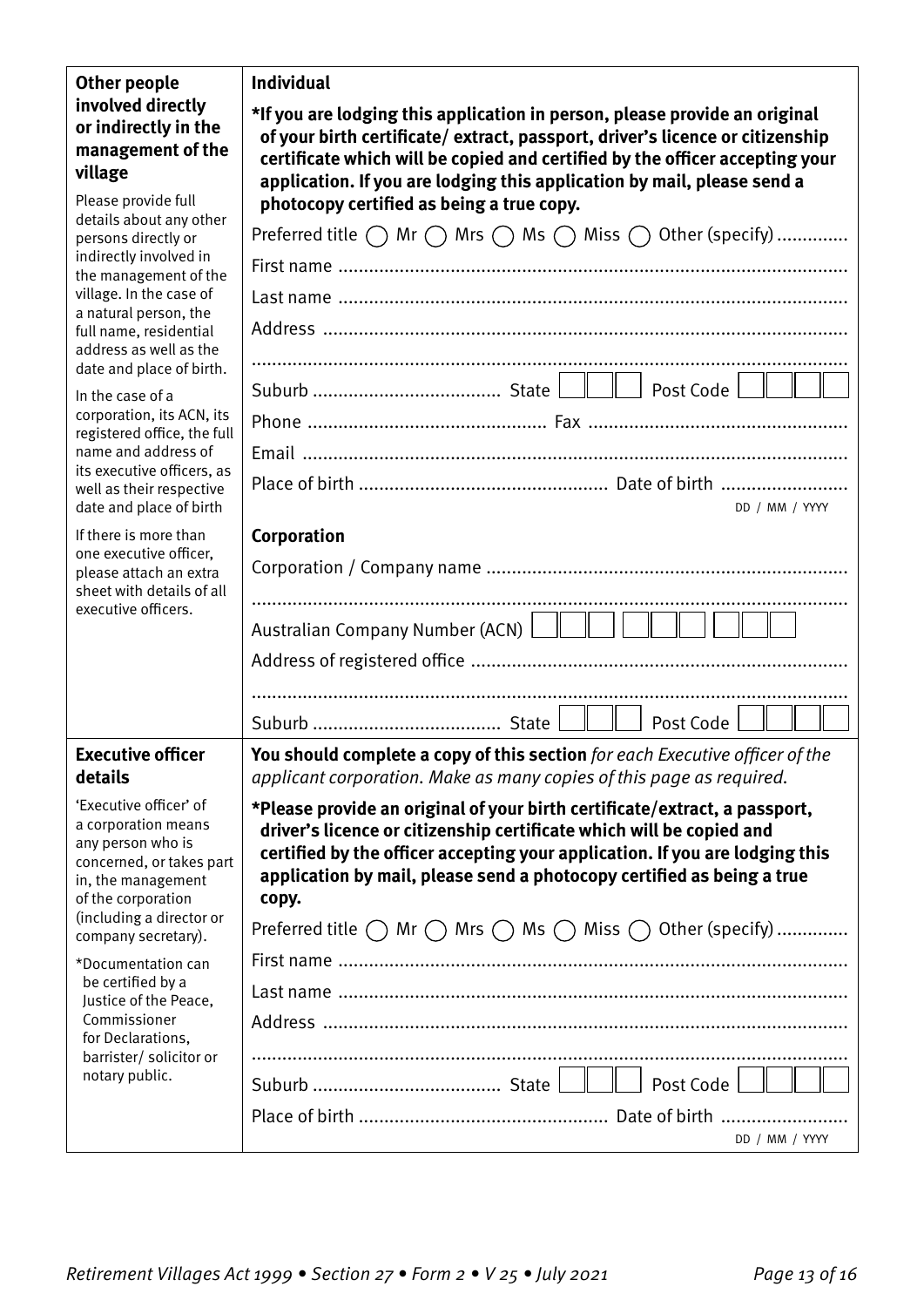| <b>Part 4 - Declarations</b>                                                                                                                                            |                                                                                                                                                                                                                                                  |                  |  |  |
|-------------------------------------------------------------------------------------------------------------------------------------------------------------------------|--------------------------------------------------------------------------------------------------------------------------------------------------------------------------------------------------------------------------------------------------|------------------|--|--|
| <b>Declaration about</b><br>persons in this<br>application<br>If the answer is<br>YES to any of these<br>questions, please<br>provide full details in an<br>attachment. | Have you or any person mention in this application ever:                                                                                                                                                                                         |                  |  |  |
|                                                                                                                                                                         | • been convicted of an offence involving fraud or<br>dishonesty punishable, at the time the conviction<br>is recorded, by not less than three months<br>imprisonment?                                                                            | Yes<br>No        |  |  |
|                                                                                                                                                                         | • been convicted of an offence involving physical<br>violence to someone else?                                                                                                                                                                   | Yes<br>No        |  |  |
|                                                                                                                                                                         | Is any corporation mentioned in this application:                                                                                                                                                                                                |                  |  |  |
|                                                                                                                                                                         | under the control of a receiver or an external<br>administrator?                                                                                                                                                                                 | Yes<br>No        |  |  |
|                                                                                                                                                                         | subject to an executive deed of arrangement under<br>Chapter 5 of the Corporation Law or corresponding<br>provisions of the law of the country other than<br>Australia where the administration of the terms of<br>deed has not been finalised?  | Yes<br>No        |  |  |
|                                                                                                                                                                         | Are you or any person in this application insolvent under<br>administration as provided under the Corporations Law<br>including:                                                                                                                 |                  |  |  |
|                                                                                                                                                                         | • declared bankrupt under the Bankruptcy Act 1966?                                                                                                                                                                                               | No<br>Yes        |  |  |
|                                                                                                                                                                         | having the status of an undischarged bankrupt?                                                                                                                                                                                                   | No<br><b>Yes</b> |  |  |
|                                                                                                                                                                         | having executed a deed of arrangement under<br>Part X of the Bankruptcy Act 1966 or corresponding<br>provisions of the law of a country other than Australia<br>where administration of the terms of deed has not<br>been finalised?             | No<br>Yes        |  |  |
|                                                                                                                                                                         | having creditors accept a composition under Part X of<br>the Bankruptcy Act 1966 or corresponding provisions<br>of the law of a country other than Australia where the<br>final payment has not been made under the terms of<br>the composition. | No<br>Yes        |  |  |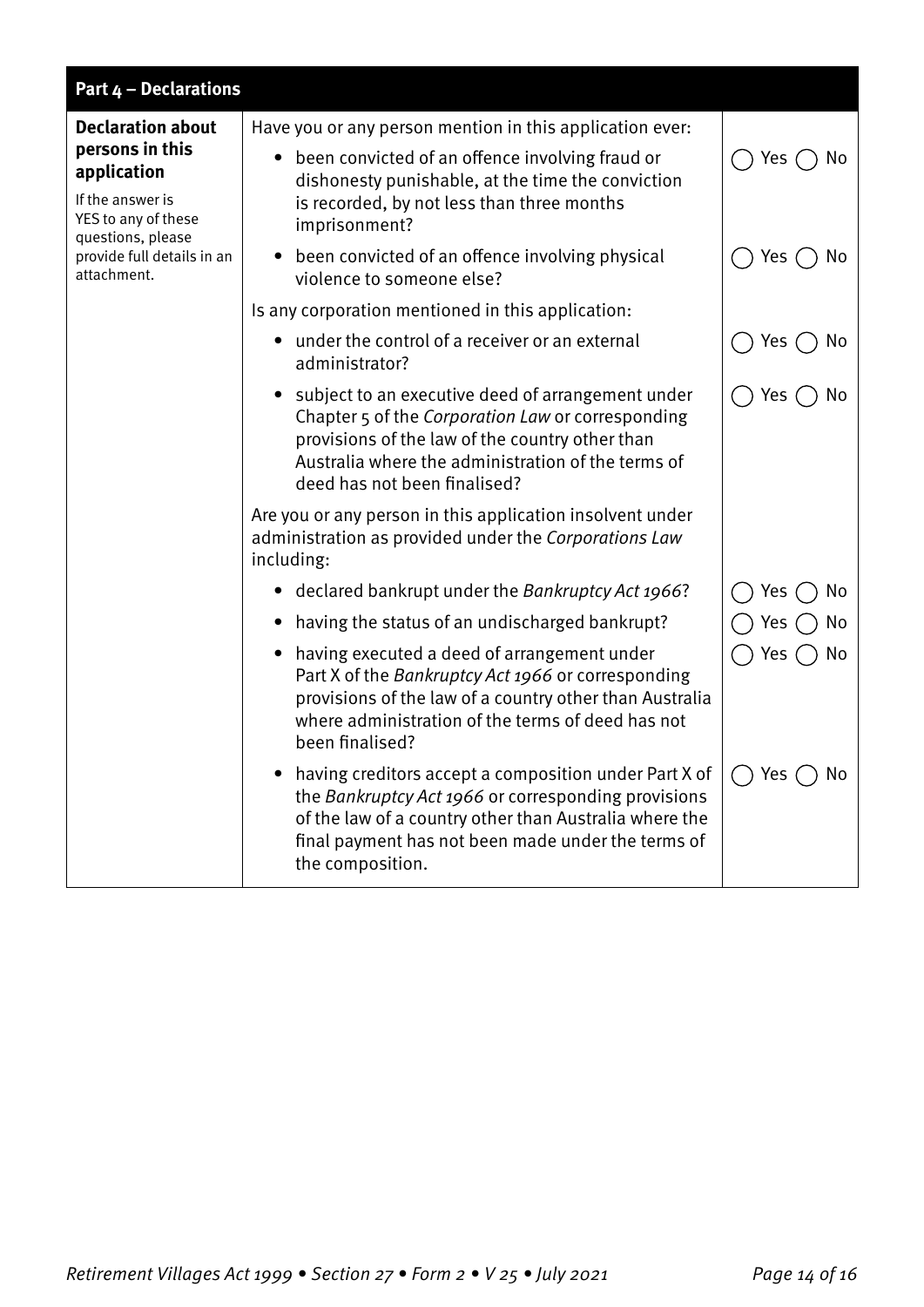| <b>Criminal history</b><br>check and fee                                                                                                                                         | A criminal history check will be conducted on each person whose date and<br>place of birth are requested in this form. The fee for each check conducted<br>is \$40.00 (inclusive of \$1.73 GST) and the processing of the application<br>will not be progressed until this fee is paid. Criminal history checks will be<br>conducted in accordance with the legislation as outlined in the Retirement<br>Villages Act 1999.                            |
|----------------------------------------------------------------------------------------------------------------------------------------------------------------------------------|--------------------------------------------------------------------------------------------------------------------------------------------------------------------------------------------------------------------------------------------------------------------------------------------------------------------------------------------------------------------------------------------------------------------------------------------------------|
|                                                                                                                                                                                  | Note: The application fee does not include the criminal history check fee<br>of \$40.00 per individual whose date of birth and place of birth are listed<br>on the application (i.e. a company with two directors will be required to<br>pay \$80.00 being 2 x \$40.00 for the criminal history checks).                                                                                                                                               |
|                                                                                                                                                                                  | In submitting this application, I consent to a national criminal history check<br>being conducted by the Queensland Police Service (QPS) and for QPS and<br>other Australian police services to disclose criminal history information and<br>any impending charges to the Department of Housing and Public Works.<br>I understand any disclosures will be subject to applicable Commonwealth,<br>state, or territory legislation and/or police policy. |
| <b>Declaration about</b><br>this application<br>To be signed by the<br>applicant/s or, in the<br>case of corporation,<br>by two directors or<br>a director and the<br>secretary. | I/We have made appropriate enquiries and to the best of my/our knowledge<br>all details in or with this application have been provided honestly and<br>correctly.<br>DD / MM / YYYY<br>DD / MM / YYYY                                                                                                                                                                                                                                                  |